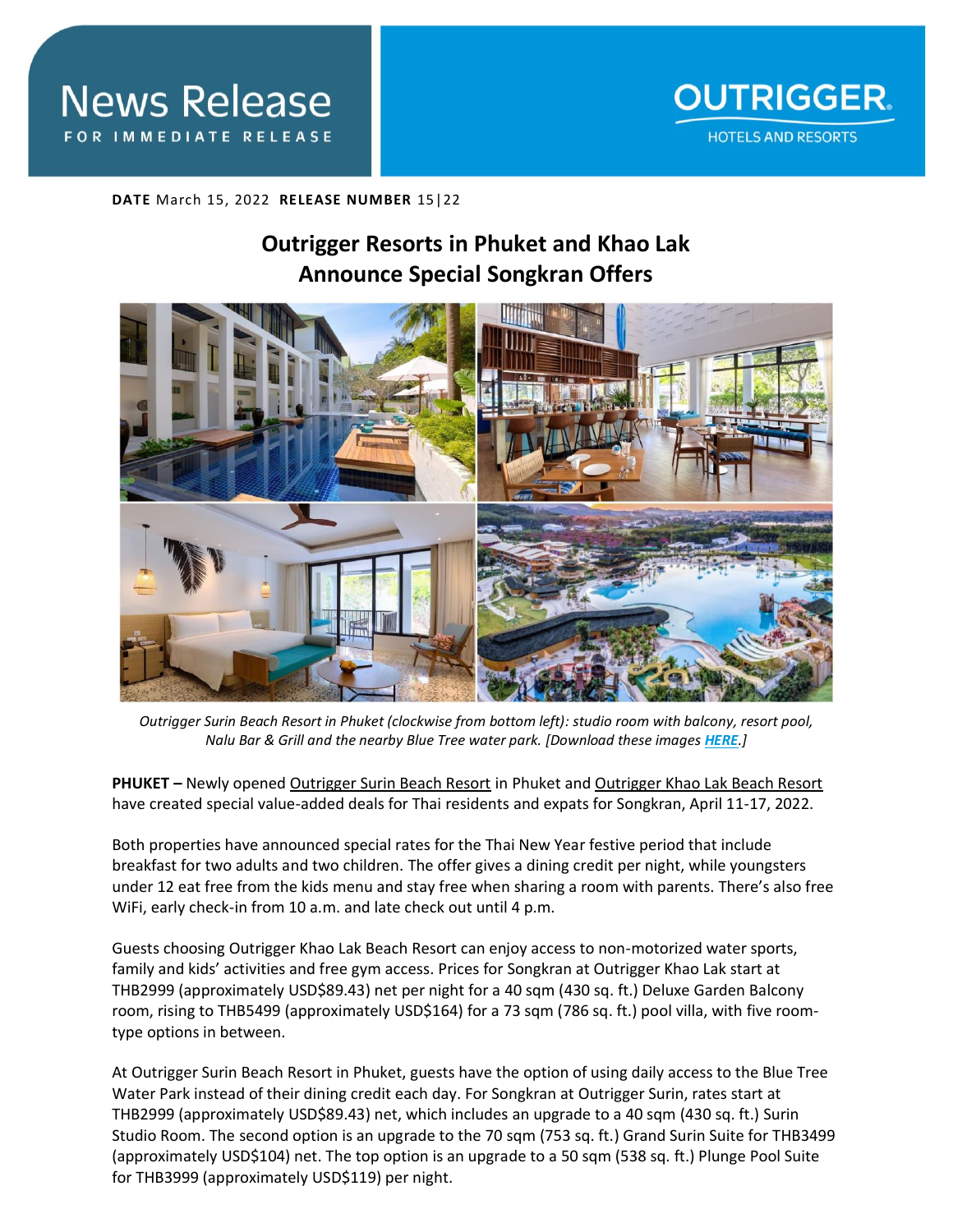Both properties are SHA-Plus Certified and are part of [Outrigger's Clean Commitment](https://www.outrigger.com/landing-pages/services/clean-commitment).

Tony Pedroni, Outrigger area general Manager for Thailand, said, "For guests who are not sure which property to go for at Songkran and beyond, I would say Outrigger Surin Beach has a boutique resort feel, exceptional dining at Nalu Bar & Grill and is centrally located for a variety of Phuket experiences.

"Outrigger Khao Lak is a bigger, more self-contained resort, surrounded by nature, a bit quieter and perhaps more suitable for families with kids," he said.

Outside the peak demand Songkran period April 11-17, Outrigger is adding even more value by giving approximately USD\$14.90 off the above rates per night for stays from now until June 30, 2022.

For full T&Cs on the above offers, check out the fact sheets here: [Outrigger Surin Beach Resort](https://drive.google.com/file/d/1zdcHW3hnA22LoDbUYOq49o05gz_tV--E/view?usp=sharing) and [Outrigger Khao Lak Beach Resort.](https://drive.google.com/file/d/1rytwhCSIGaX442ToAqlo41fHLw45ys6A/view?usp=sharing) Emai[l reservations.khaolak@outrigger.com](mailto:reservations.khaolak@outrigger.com) or [reservations.surin@outrigger.com.](mailto:reservations.surin@outrigger.com) Or call 076 324 590.



*Outrigger Khao Lak Beach Resort on pristine Bang Sak Beach, Khao Lak. [Download these images [HERE](https://app.box.com/s/98ww64gmvu3ebmwekjjv02h87gr2os8w).]*

# # #

### **ABOUT OUTRIGGER KHAO LAK BEACH RESORT**

In Khao Lak, a 90-minute drive north of Phuket airport, the 158-key Outrigger Khao Lak Beach Resort sits on Bang Sak Beach, a long stretch of fine sand coastline with uninterrupted views of the Andaman Sea. The property's room portfolio includes 12 suites and villas. There are two restaurants, a bar, an expansive pool with ocean views, massage cabanas, and a new kids' club and fitness centre. Popular local activities include elephant trekking, canoeing, forest and waterfall discoveries. Further informatio[n here.](https://www.outrigger.com/hotels-resorts/thailand/outrigger-khao-lak-beach-resort)

### **ABOUT OUTRIGGER SURIN BEACH RESORT IN PHUKET**

In Phuket, 30-minutes south of the international airport, the Outrigger Surin Beach Resort is an elegant 60-room boutique property on the edge of the powder-white sands of Surin Beach, within walking distance of an array of dining, shopping and entertainment venues. The resort features a surf-inspired restaurant and bar, two swimming pools, fitness studio and spa. Half of the rooms are in higher categories, including spacious plunge-pool and two-level suites. Further informatio[n here](https://www.outrigger.com/hotels-resorts/thailand/outrigger-surin-beach-resort)